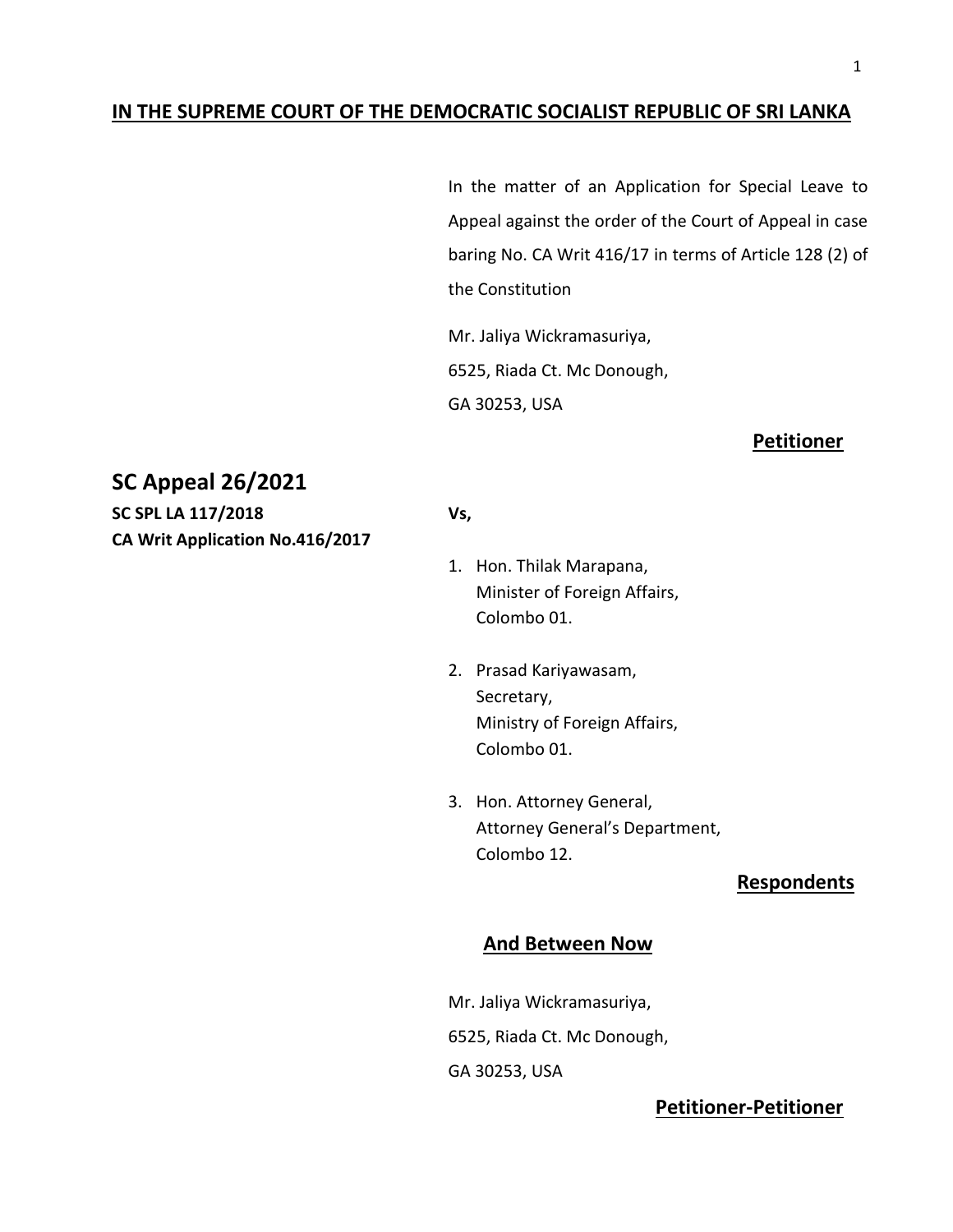### **Vs,**

- 1. Hon. Thilak Marapana, Minister of Foreign Affairs, Colombo 01.
- 1A. Hon. Dr. Sarath Amunugama, Minister of Foreign Affairs, Colombo 01.
- 1B. Hon. Dinesh Gunawardena, Minister of Foreign Relations, Silk Development, Employment and Labour Relations, Ministry of Foreign Relations, Republic Building, Sir Baron Jayathilaka Mawatha, Colombo 01.

### **Substituted Respondent-Respondent**

- 2. Prasad Kariyawasam, Secretary, Ministry of Foreign Affairs, Colombo 01.
- 2A. Ravintha Ariyasinha, Secretary, Ministry of Foreign Relations, Colombo 01.

And Presently at,

Ravintha Ariyasinha, Ministry of Foreign Relations, Republic Building, Sir Baron Jayathilaka Mawatha, Colombo 01.

2B. Admiral Prof. Jayanath Colombage, Secretary, Ministry of Foreign Relations, Republic Building, Sir Baron Jayathilaka Mawatha, Colombo 01.

#### **Substituted Respondent-Respondent**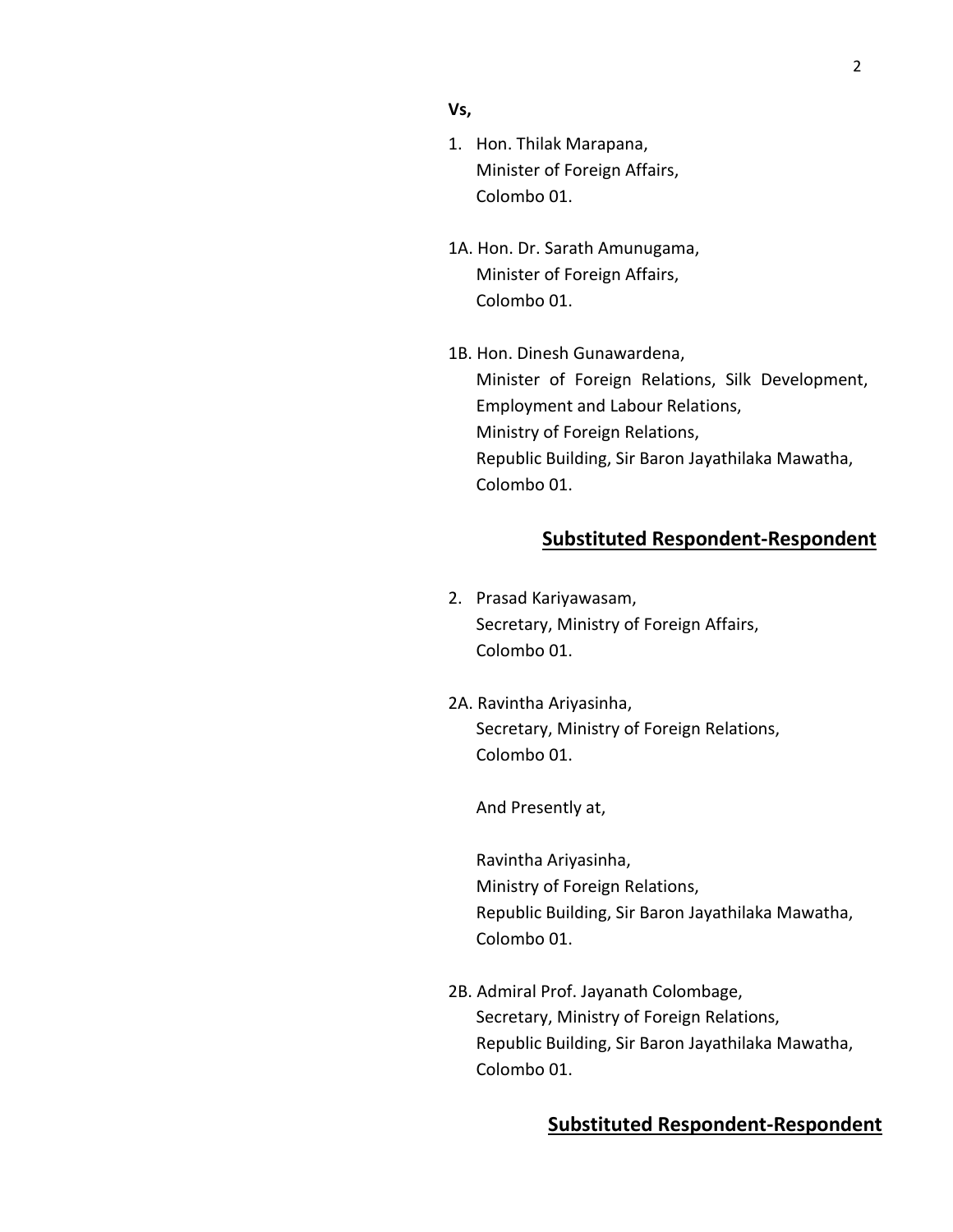3. Hon. Attorney General, Attorney General's Department, Colombo 12.

#### **Respondent-Respondent**

**Before:** Justice Vijith K. Malalgoda, PC Justice K. K. Wickremasinghe, Justice Mahinda Samayawardhena,

Counsel: Romesh de Silva, PC with Shavindra Fernando, PC, Manjuka Fernandopulle and Niran Anketell instructed by K. V. Gunasekara for the Petitioner-Petitioner

> Mrs. Farzana Jameel, PC, ASG, with Vikum de Abrew, SDSG, and Ms. Yuresha de Silva, SSC, for the 1B, 2B and 3rd Respondents

Argued on: 22.03.2021 Judgment on: 29.10.2021

Vijith K. Malalgoda PC J

The Petitioner Jaliya Chithran Wickramasuriya has come before this court challenging the decision of the Court of Appeal, to uphold the preliminary objection taken before the said court and dismiss the said application, on several grounds as averred in the petition dated 23<sup>rd</sup> April 2018 filed before this court.

When the instant application was supported before this court on 17.02.2021, court having considered the material placed before court, had granted Special Leave on the following questions of law.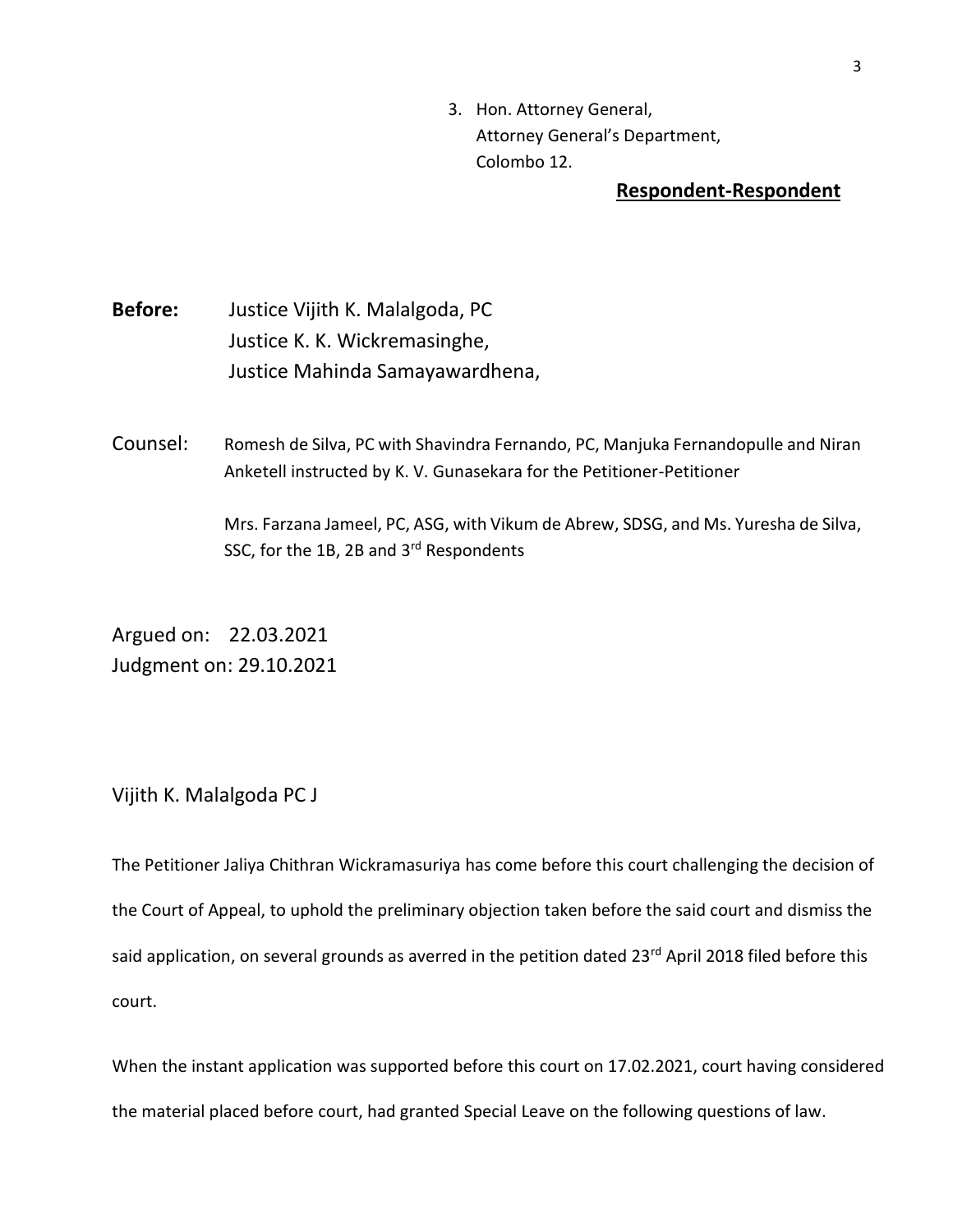Did not the Court of Appeal err in law by failing to sufficiently consider and/or appreciate that;

- i. Ex-facie there was no material before court that in fact the decision contained in the document annexed here to marked P-12 was that of His Excellency the President
- ii. What was being challenged Ex-facie was that of the decision of the 2<sup>nd</sup> Respondent and/or of the 1<sup>st</sup> Respondent and not that of His Excellency the President and at most the 2<sup>nd</sup> Respondent is seeking to justify his decision contained in P-12 on purported direction of the President

The Petitioner who was first appointed as the Consular General of Sri Lanka to the United States of America (Los Angeles) for a period of two years commencing form 22.01.2007 by the then President of Sri Lanka was recalled on 11.03. 2008 and was then appointed as the Ambassador of Sri Lanka to the United Stated of America (Washington) on 30.06.2008 by the President of Sri Lanka.

His term of office had come to an end since 15.04.2014 and he had relinquished his duties as the Ambassador since then.

As submitted by the Petitioner, after relinquished his duties in United States of America, he had come back to Sri Lanka and whilst he was in Sri Lanka, proceedings were instituted before the Magistrate's Court of Fort for alleged wrongdoing in respect of the purchase of premises in Washington DC.

Whist denying any allegation levelled against him, the Petitioner had submitted that, in the course of his duties as Ambassador, the Petitioner was instructed by the Government of Sri Lanka to purchase a new chancery building to house the residence of the Ambassador to the United States and a building located at 3025 White Haven Street, NW, Washington DC was purchased on behalf of the Government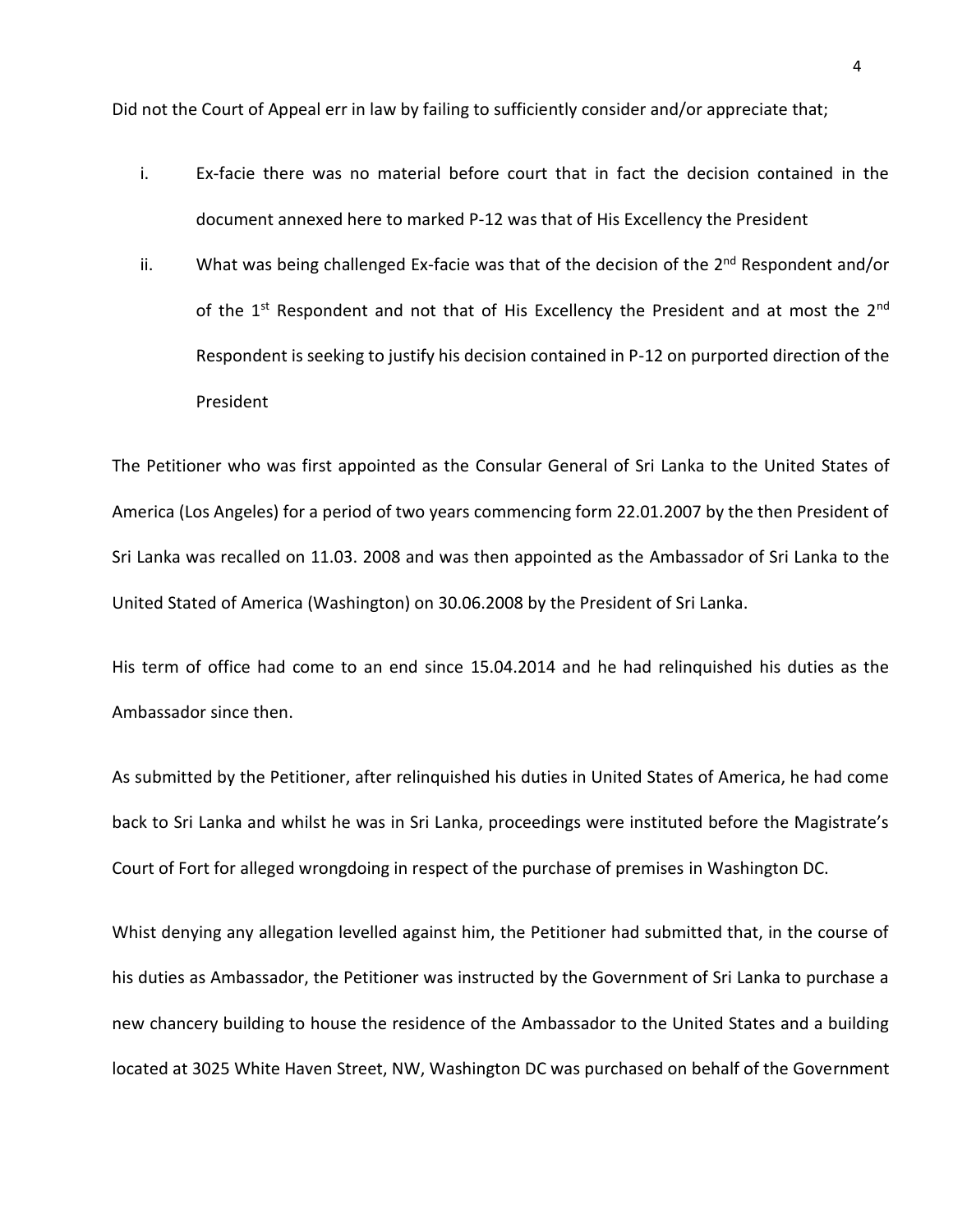of Sri Lanka acting in terms of the instructions given by the Government of Sri Lanka on a decision of the Cabinet of Ministers.

When the Petitioner arrived at the Air Port on 17<sup>th</sup> November 2016 with his wife, in order to go abroad, he was stopped at the Air Port and released from custody on the undertaking that he would appear before the Financial Crime Investigation Division on the same day. The Petitioner when visited the said unit on the same day, was arrested for alleged offences committed under the "Offences Against Public Property Act" and remanded for fiscal custody after producing him before the Fort Magistrate's Court under case number B21/2016.

The Petitioner who was enlarged on bail on 17<sup>th</sup> March 2017 after being in remand custody for several months, was permitted by court to travel abroad in order to receive medical treatment for a period of eight weeks and had left Sri Lanka on 17<sup>th</sup> July 2017 to United States. On 3<sup>rd</sup> September when he was at Atlanta Air Port to leave for Chile, he was stopped by the law enforcement authorities and was extensively questioned on the same property transaction which is the subject matter of case number B21/2016. United States Law Enforcement Authorities had confirmed to his Lawyer, who was retained to represent him in the United States, that he is under investigation in respect of the same property transaction which is the subject matter in case number B21/2016.

The Petitioner has further submitted that, being the Sri Lanka's Ambassador to the United States of America from July 2008 to May 2014, he is entitled for immunity in respect of acts performed in the exercise of his functions as a member of the Mission in terms of Article 39 (2) of the Vienna Convention of Diplomatic Relations read with section 2 of the Diplomatic Privileges Act No. 9 of 1996 even after ceasing to hold office. However, it was brough to the notice of the Hon, Magistrate Fort on 30<sup>th</sup> October 2017 by the officer who represented Financial Crime Investigation Division, that the diplomatic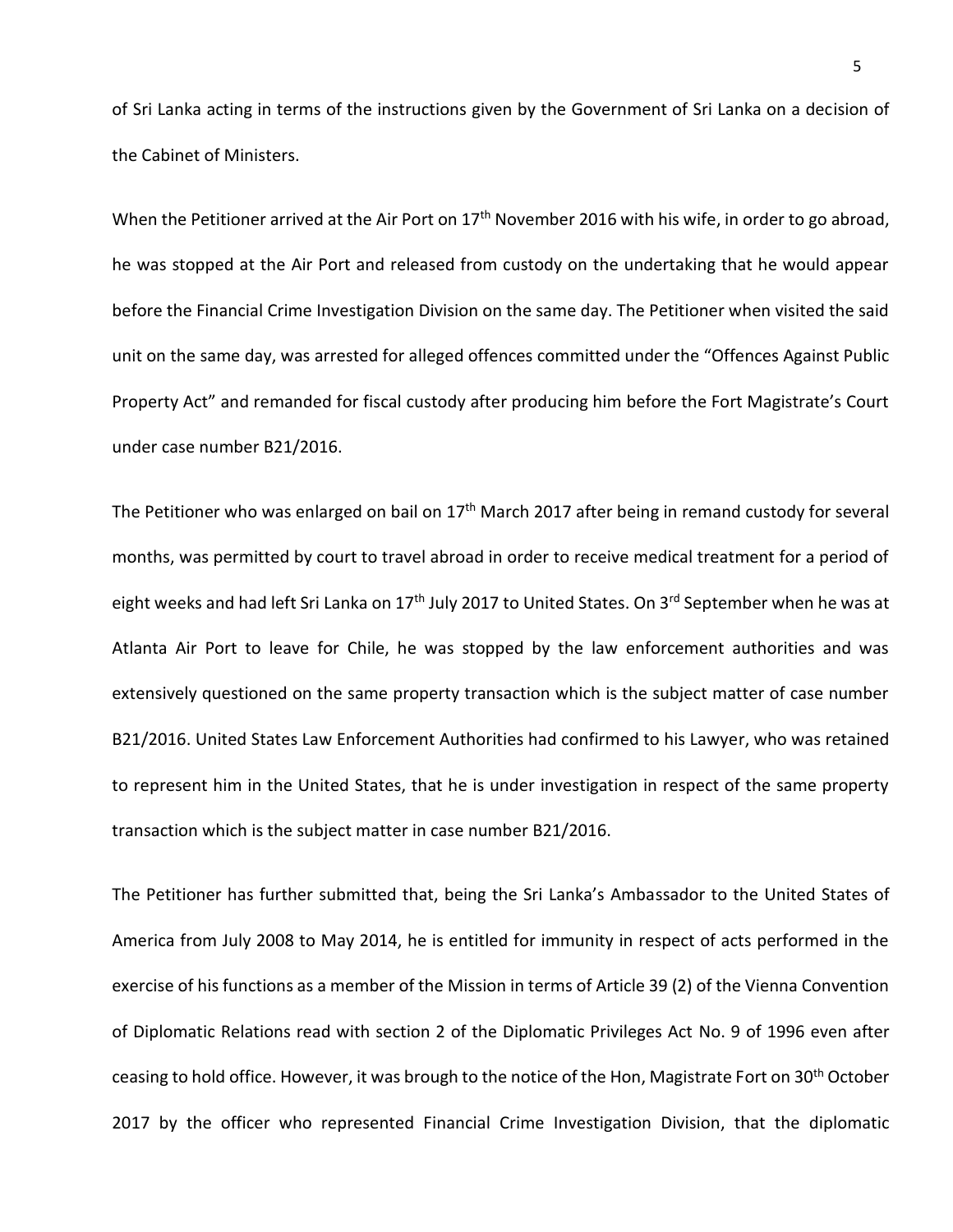immunities and privileges enjoyed by the Petitioner had been waived by the  $1<sup>st</sup>$  Respondent, the then Minister of Foreign Affairs and had taken steps to inform the Government of United States of this decision. A copy of the said decision was later delivered to the Attorney at Law who represented the Petitioner before the Fort Magistrate's Court. (P-12)

Since the Petitioner could not leave United States of America pending the investigations carried out by the United States Law Enforcement Authorities based on the purported waiver granted by the Foreign Ministry, which is, according to the Petitioner is *ultra vires* and unlawful, an Application was filed by the Petitioner before the Court of Appeal,

- a) Seeking an order in the nature of a Writ of *Certiorari* quashing the decision contained in P-12
- b) Seeking an order in the nature of *Mandamus* directing the 1<sup>st</sup> and/or the 2<sup>nd</sup> Respondent to inform the Government of United States of America that the Petitioner continues to enjoy all Diplomatic privileges and immunities in terms of Vienna Convention on Diplomatic Privileges and Immunities in respect of acts performed by him in exercise of his functions as the Ambassador to the United States of America

The second Respondent filed an affidavit before the Court of Appeal placing before court the circumstances under which the impugned document the "Note Verbal dated 23.10.2017" (P-12 or R-8) was issued and paragraphs 9 and 10 of the said affidavits reads thus;

"9. I state that Note Verbal No. 756 dated 23.10.2017 was received from the Embassy of the United States of America, requesting the waiver of diplomatic immunity owning to the Petitioner's conduct pertaining to the purchase of the Sri Lankan Embassy in Washington and the laundering *US \$ 332,000* via Shell Companies. A certified copy of the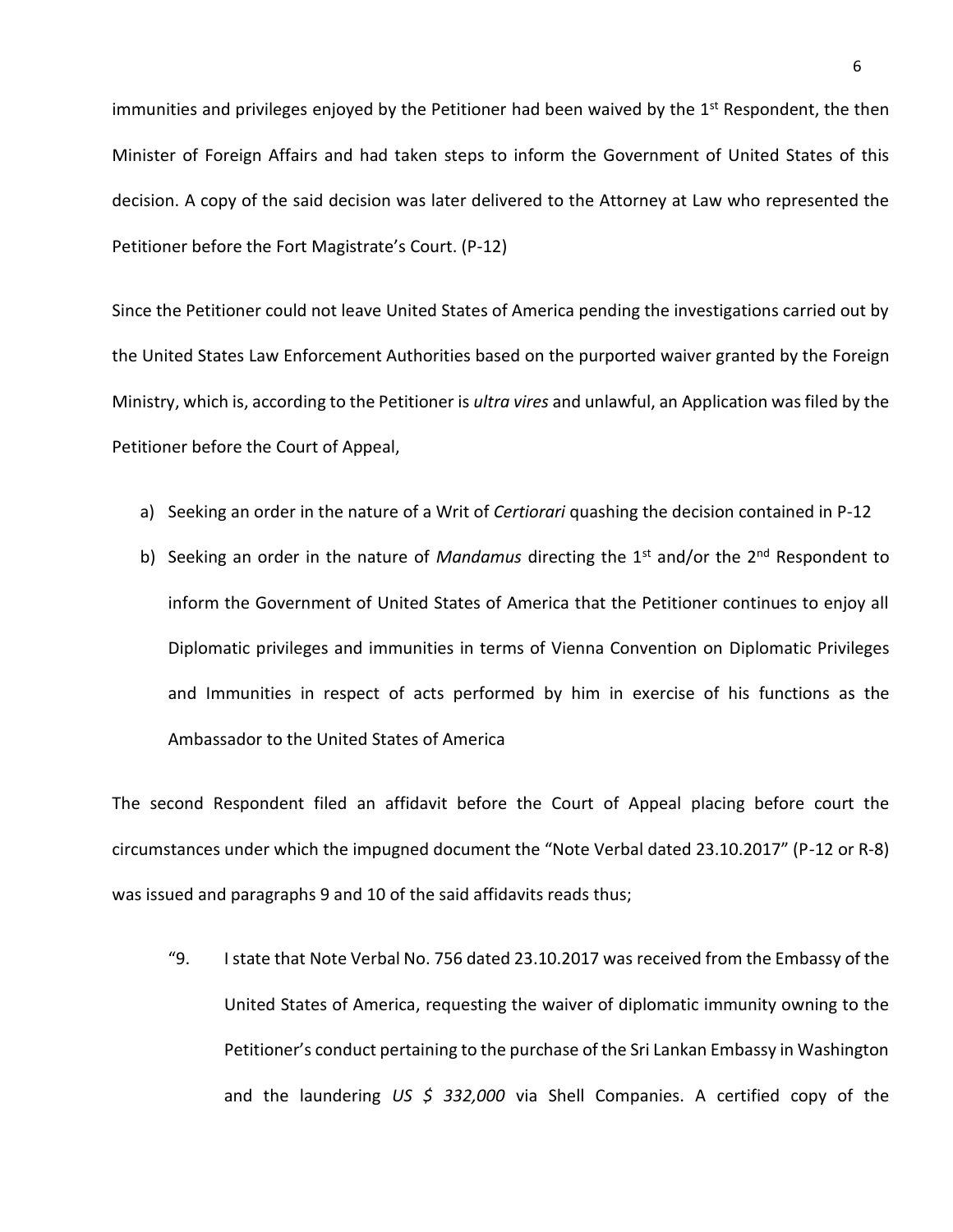aforementioned Diplomatic Note is annexed hereto marked as 2R7 and pleaded as part and parcel hereof.

10. I state that pursuant to the instructions received from His Excellency the President, the Embassy of the United States of America was informed by way of Note Verbal dated 23.10.2017 that the immunity conferred on the Petitioner was waived enabling the relevant authorities in the United States of America to conduct investigations into the said incident. As the  $1<sup>st</sup>$  Respondent was overseas, the aforementioned decision was conveyed by me to the Embassy of United States of America. A certified copy of the Note Verbal dated 23.10.2017 is annexed hereto marked 2R8 and is pleaded as part and parcel hereof."

A preliminary objection was raised by the State with regard to the maintainability of the application before the Court of Appeal based on the affidavit filed by the 2<sup>nd</sup> Respondent referred to above. It was contended on behalf of the Respondents, that the Court of Appeal does not have jurisdiction to entertain the said application as the decision to waive diplomatic immunity enjoyed by the Petitioner was based on a decision taken by His Excellency the President, which was conveyed to the Embassy of the United States of America by the Secretary to the Ministry of Foreign Affairs.

The Court of Appeal upheld the above preliminary objection and dismissed the application which was pending before the Court of Appeal.

It is the above decision of the Court of Appeal is challenged in the instant application before this court and this court having considered the material placed before it had decided to grant Special Leave on two questions of law as referred to above.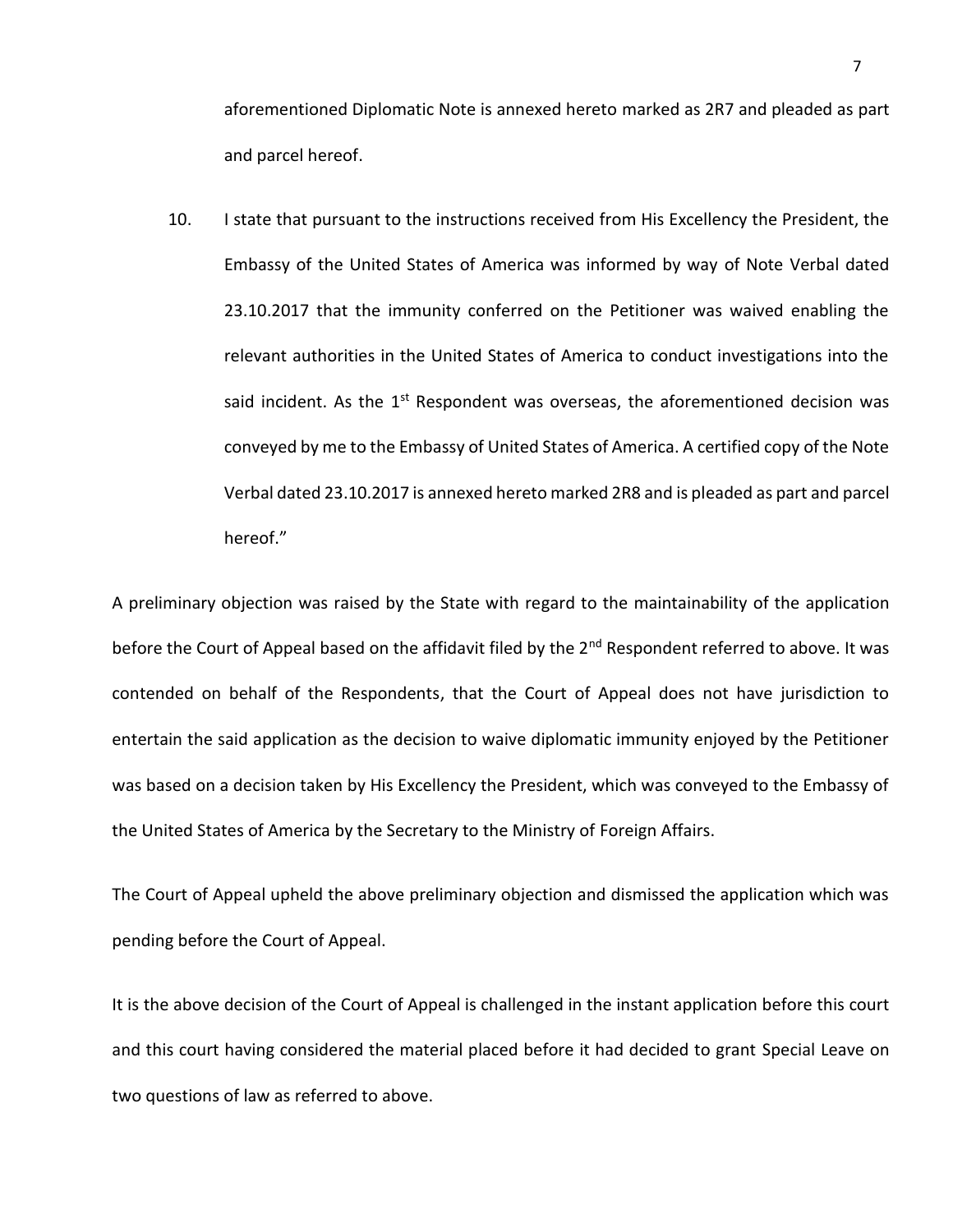Sri Lanka being a signatory to the Vienna Convention on Diplomatic Relations 1961, had given effect to its obligations by introducing Diplomatic Privileges Act No. 9 of 1996. Section 2 of the said Act had provided "the Articles in the convention" to have the force of Law in Sri Lanka.

The Diplomatic immunity enjoyed by a diplomatic agent (Diplomatic Agent is identified under the convention as "the head of the mission or a member of the diplomatic staff of the mission") its limitation and waiver is discussed under the convention in Article 31, 32 and 39 as follows;

#### Article 31

1. A diplomatic agent shall enjoy immunity from the criminal jurisdiction of the receiving State. He shall also enjoy immunity from its civil and administrative jurisdiction, except in the case of

a)…………

#### Article 39

- 1. Every person entitled to privileges and immunities shall enjoy them from the moment he enters the territory of the receiving State on proceeding to take up his post or, if already in its territory, from the moment when his appointment is notified to the Ministry of Foreign Affairs or such other ministry as may be agreed.
- 2. When the functions of a person enjoying privileges and immunities have come to an end, such privileges and immunities shall normally cease at the moment when he leaves the country, or on expiry of a reasonable period in which to do so, but shall subsist until that time, even in case of armed conflict. However, with respect to acts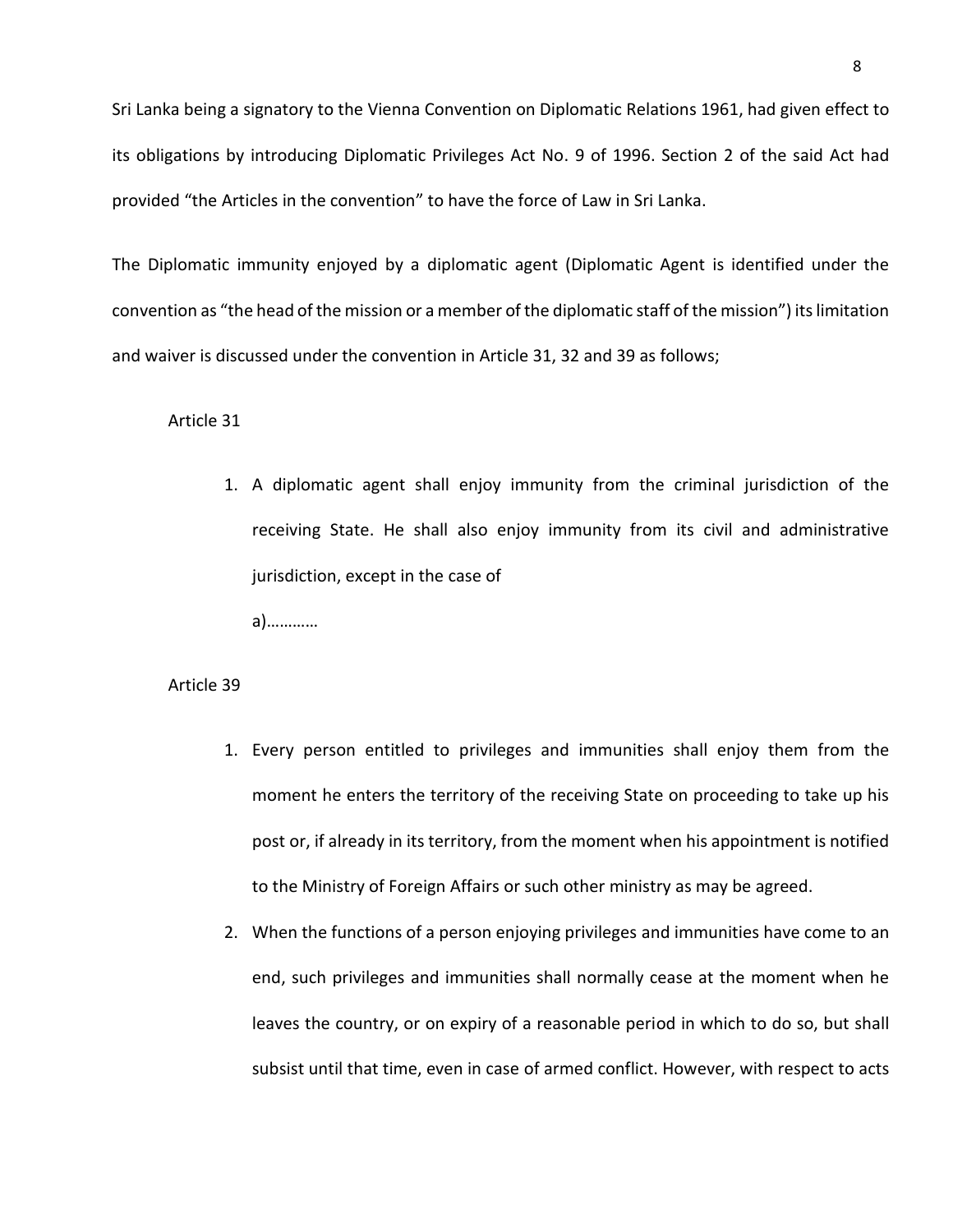performed by such a person in the exercise of his functions as a member of the mission, immunity shall continue to subsist.

3. ……….

#### Article 32

- 1. The immunity from jurisdiction of diplomatic agents and of persons enjoying immunity under Article 37 may be waived by the sending state
- 2. Waiver must always be express
- 3. ……..

It was the position of the Petitioner that, he is entitled for immunity even though he is no longer holding a diplomatic position, under Article 39 (2) of the Convention for acts committed in the capacity of the Ambassador of Sri Lanka to the United States of America. As already referred to in this judgement, the Petitioner was extensively questioned by the Law Enforcement Authorities with regard to a property transaction which was taken place during his tenor as the Ambassador of Sri Lanka to the United Stated of America.

In these circumstances it is clear that the matter that was investigated by the Law enforcement Authorities of the United States of America was linked with the official work of the Petitioner as the Ambassador to the United States America, and this position is confirmed by the United States Authorities, when they send the Diplomatic Note to the Foreign Ministry of Sri Lanka Requesting the waiver of diplomatic immunity of the Petitioner to the effect;

"As the Ministry is aware, Mr. Wickramasooriya, former Ambassador to the United States, is under investigation for the misappropriation, theft and embezzlement of public funds by a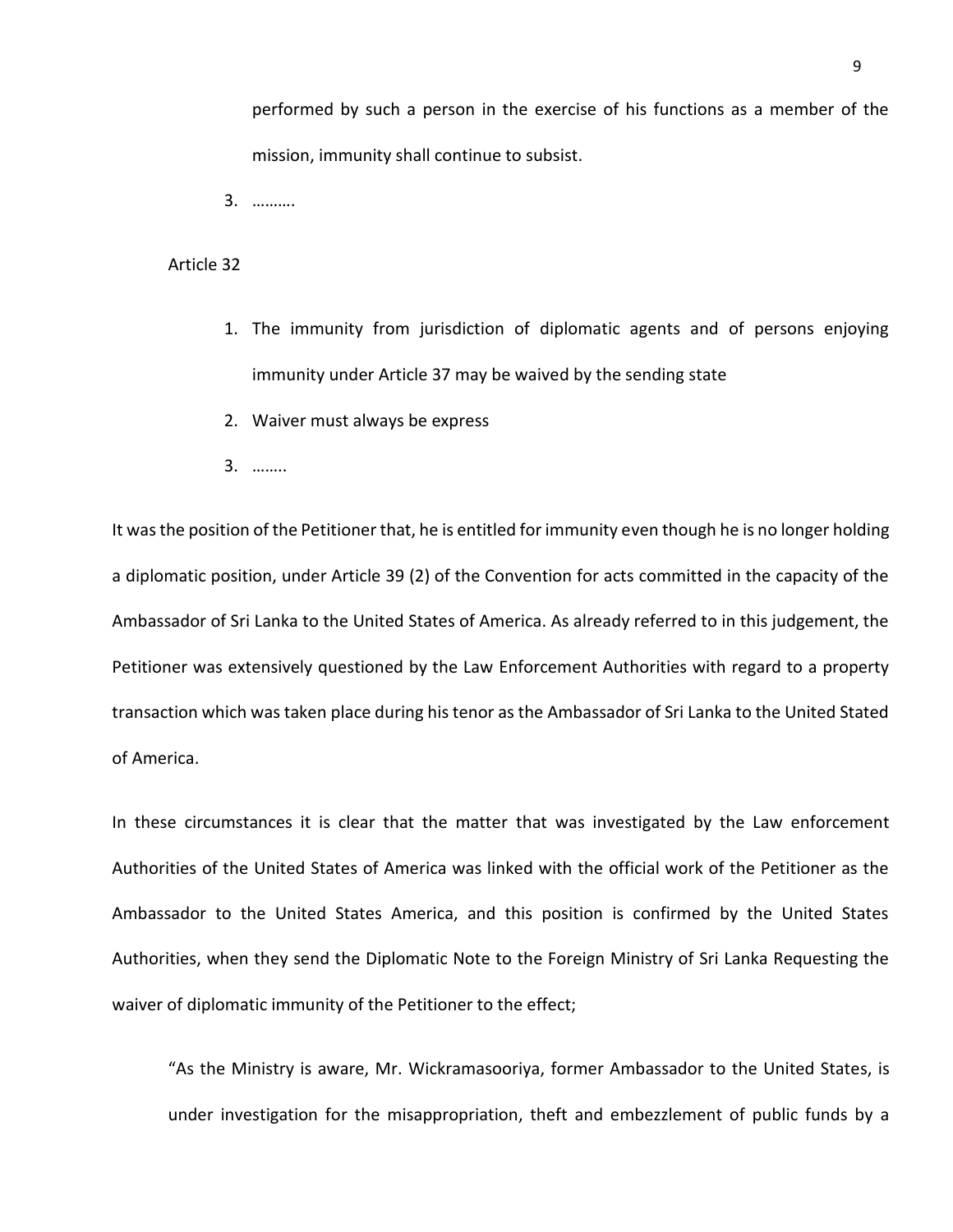public official and the related laundering of those fund. The Embassy has been informed that United States Law Enforcement Authority maintain that during the 2013 purchase of the Sri Lankan Embassy in Washington DC, Mr. Wickramasooriya falsely inflated the sales price of the embassy by approximately *\$ 332,000*"

Article 32 (1) and (2), of the convention provides for the sending state to waive immunity granted under Article 39 (2) of the Convention and it is the said determination made under Article 32 (1) and (2) was challenged by the Petitioner before the Court of Appeal.

As submitted by the 2<sup>nd</sup> Respondent, when the Note verbal dated 23.10.2017 form the embassy of United States America requesting the waiver of the Diplomatic Immunity of the Petitioner was received by the Foreign Ministry, he received instruction from His Excellency the President to waive the Diplomatic Immunity of the Petitioner, and that was communicated to the Embassy of United States by Note verbal dated 23.10.2017 (on the same day)

The Petitioner's entitlement for diplomatic immunity derived from the appointment he received as a diplomatic agent, i.e., as the Ambassador to the United States of America, and the said appointment he received from His Excellency the President under Article 33 (c) of the Constitution, (the text that was in operation as at the date of his appointment) which reads as follows;

Article 33 In addition to the powers, and functions expressly conferred or imposed on or assigned to him by the Constitution or by any written law whether enacted before or after the commencement of the Constitutions, the President shall have the power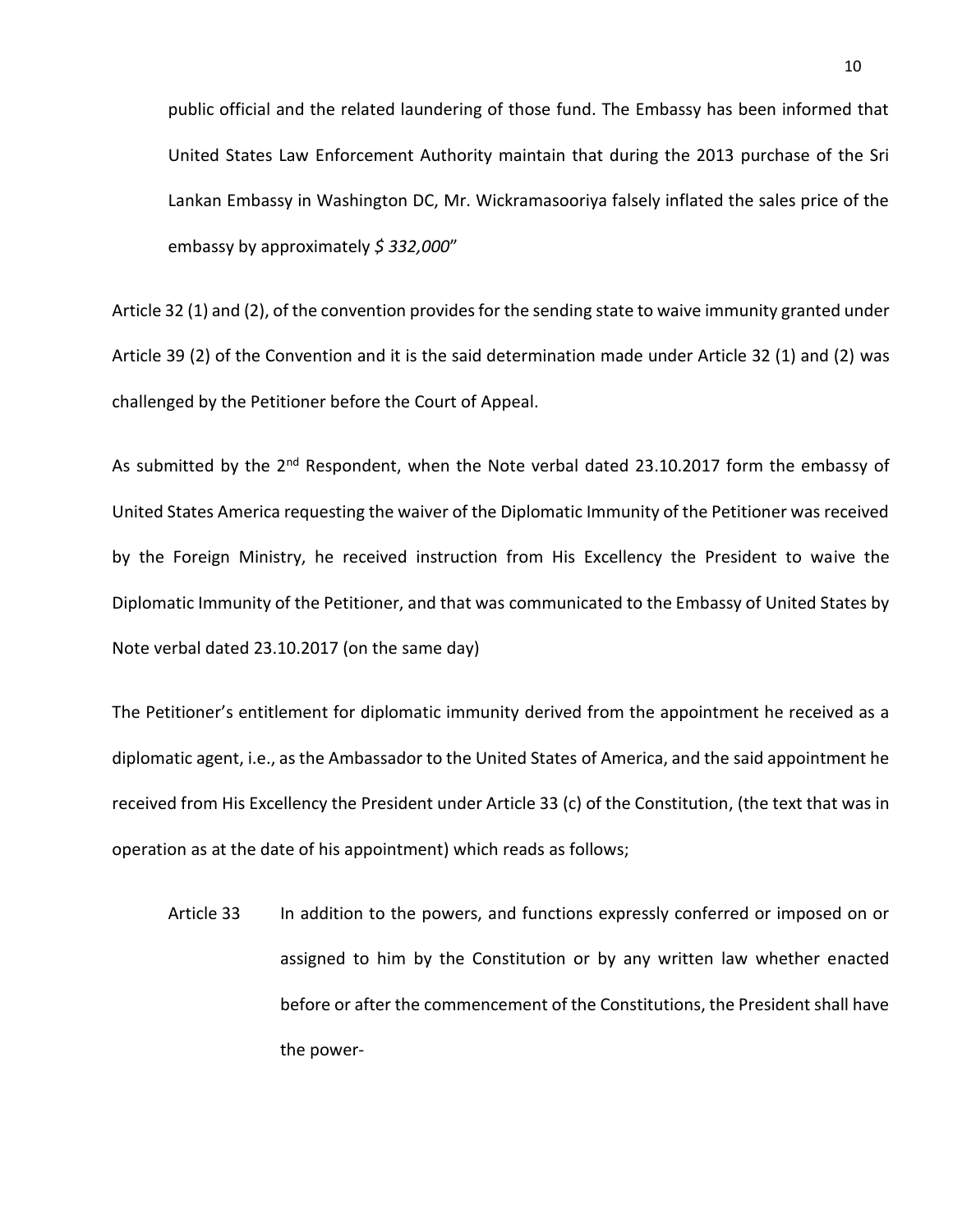(c) to receive and recognize and to appoint and accredit Ambassadors, High Commissioners, Plenipotentiaries and other diplomatic agents.

Except for the powers to appoint a diplomatic agent, the constitution (the text that was in operation at the time he was appointed as well as the text that was in operation as at 23.10.2017) is silent on the immunities that derives from such appointment as a diplomatic agent, but it is only the Diplomatic Privileges Act No. 9 of 1996 and the convention which speaks of the entitlement and the removal of Privileges of a diplomatic agent.

As already discussed, under Article 32 of the Convention, the sending state may waive the immunity and it must always be express. Section 2 (3) of the Diplomatic Privileges Act No. 9 of 1996 speaks of a situation where the waiver of Diplomatic immunity by a head of a mission or by a person for the time being performing the functions of a head of a mission, and according to the said section such waiver "shall be deemed to be waiver by the state."

Therefore it is clear, that in the absence of any Constitutional provision with regard to the removal of privileges that derived to a diplomatic agent by appointing him to the said position by Article 33 of the Constitution, under the provisions of the Diplomatic Privileges Act No. 9 of 1996 read with the provisions of the convention, it is the sending state that is entrusted with the removal of diplomatic immunity of a diplomatic agent.

Article 30 (1) and 35 (1) of the Constitution (the text that was in operation on 23.10.2017) provides that;

Article 30 (1) There shall be a President of the Republic of Sri Lanka, who is the Head of the State, the Head of the Executive and of the Government and the Commander-in-Chief of the Armed Forces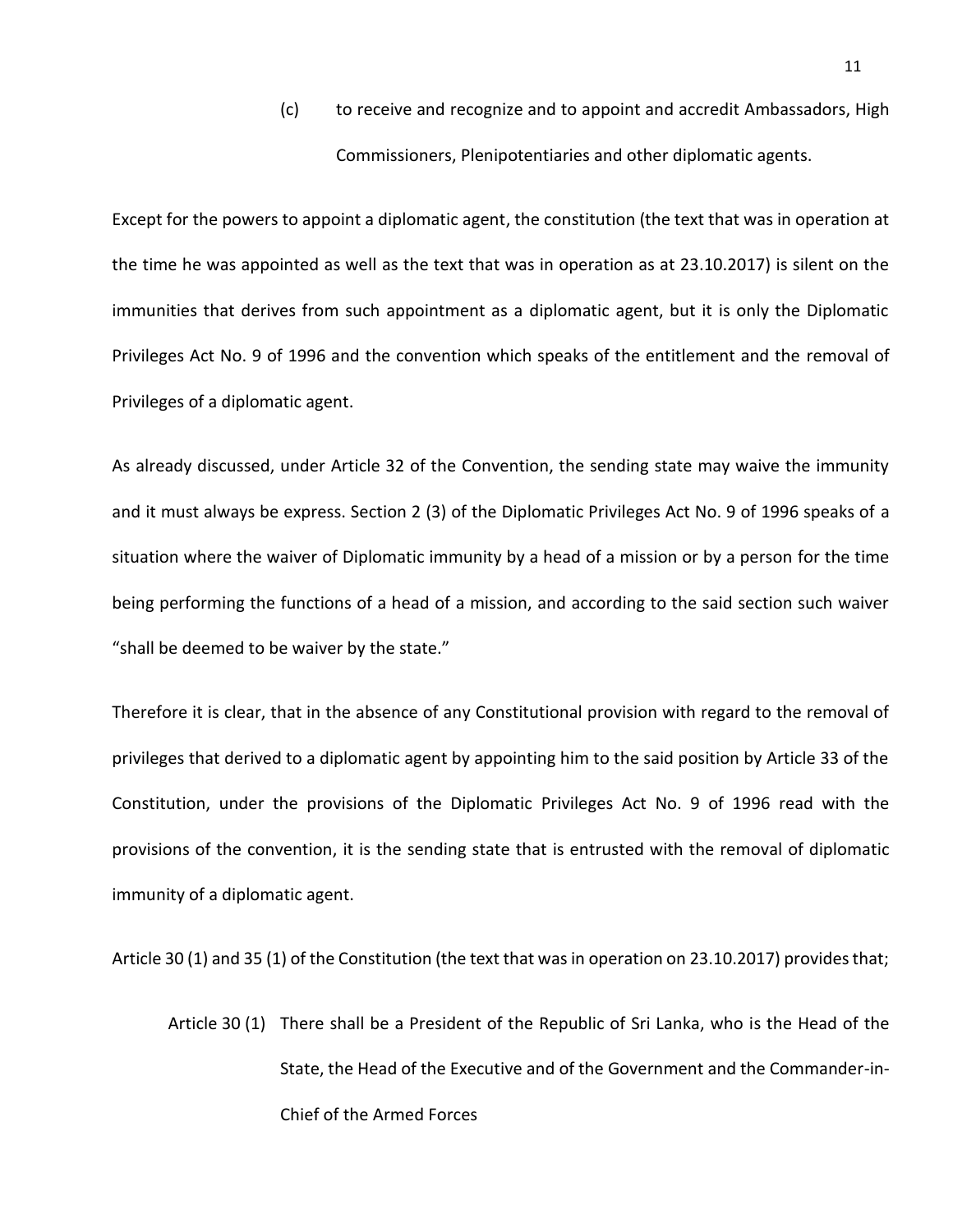Article 35 (1) While any person holds office as President of the Republic of Sri Lanka, no civil or criminal proceedings shall be instituted or continued against the President in respect of anything done or omitted to be done by the President, either in his official or private capacity. Provided that nothing in this paragraph shall be reads and construed as restricting the right of any person to make an application under Article 126 against the Attorney General, in respect of anything done or omitted to be done by the President, in his official capacity; Provided further that the Supreme Court shall have no jurisdiction to pronounce upon the exercise of powers of the President under Article 33 (2) (g)

The President's power to remove the diplomatic immunity as the Head of the State was never challenged neither before the Court of Appeal no before the Supreme Court by the Petitioner but one of the main arguments of the Petitioner was that, ex-facie there is no decision by His Excellency the President before Court, to invoke the immunity of His Excellency the President under Article 35 of the Constitution.

The instant appeal was filed before this court by the Petitioner on  $2^{nd}$  May 2018 but the matter was not supported but had gone down for several days for various reasons. On  $17<sup>th</sup>$  December 2020 the Petitioner had filed a motion along with several new documents and moved to support the said motion before this court. At that stage learned Addition Solicitor General who represented the Substituted 2B Respondent had moved to file an affidavit from the Substituted 2B Respondent explaining certain matters.

It is an accepted legal principle, for the parties to argue their appeals and the Appellate Court to decide the appeal on the same material that was available before the original court. When the Petitioner filed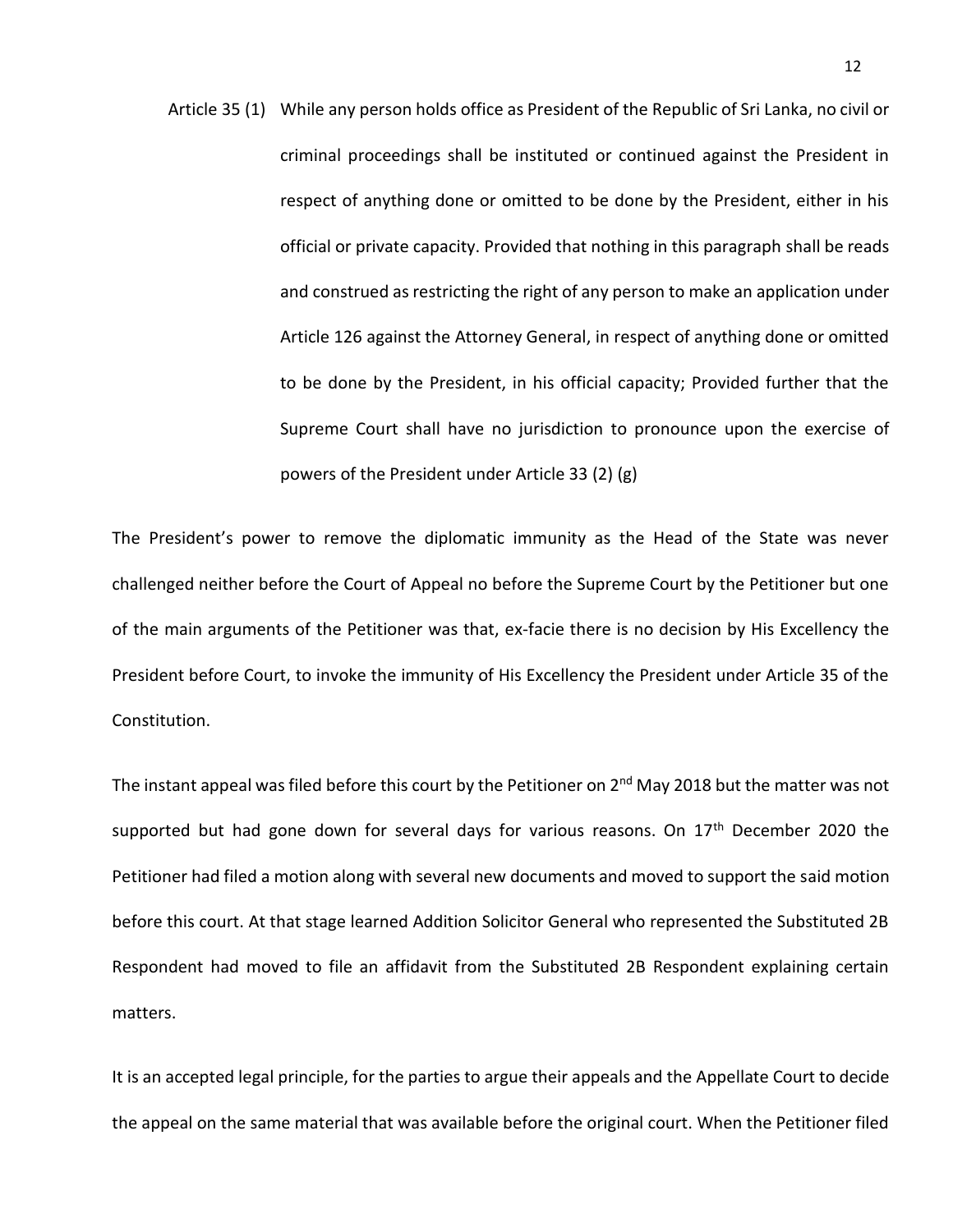the instant appeal before this court he had never moved or sought permission to submit fresh evidence before this court. However, two years after invoking the jurisdiction of this court, the Petitioner had filed some fresh evidence without seeking permission of this court along with the motion dated  $17<sup>th</sup>$ December 2020 and moved to support the said motion before this court. The day on which the Petitioner was to support the motion, state on behalf of the substituted 2B Respondent, moved to file an affidavit from the said Respondent in order to explain certain development that took place when the instant application is pending before this court. The learned President's Counsel who represented the Petitioner neither supported his motion on that day nor objected to the application by the state.

Substituted 2B Respondent, the incumbent Secretary of the Foreign Ministry had swarm an affidavit with annexures marked R1-R7A and tendered before this along with a motion dated 11<sup>th</sup> February 2021.

Even though this court was not made to understand any reason as to why fresh material is needed to proceed with the instant appeal by any of the parties before filing the said material, I can observe a similarity between the two sets of documents filed before this court.

I am also mindful of Article 127 (2) of the Constitution which reads thus,

Article 127 (2) The Supreme Court shall, in the exercise of its jurisdiction, have sole and exclusive cognizance by way of appeal from any order, judgement, decree or sentence made by the Court of Appeal, where any appeal lies in law to the Supreme Court, and it may affirm, reverse or vary any such order judgment, decree or sentence of the Court of Appeal and may issue such directions to any Court of First Instance or order a new trial or further hearing in any proceedings as the justice of the case may require, **and may also call for and admit fresh or additional evidence if the interest of**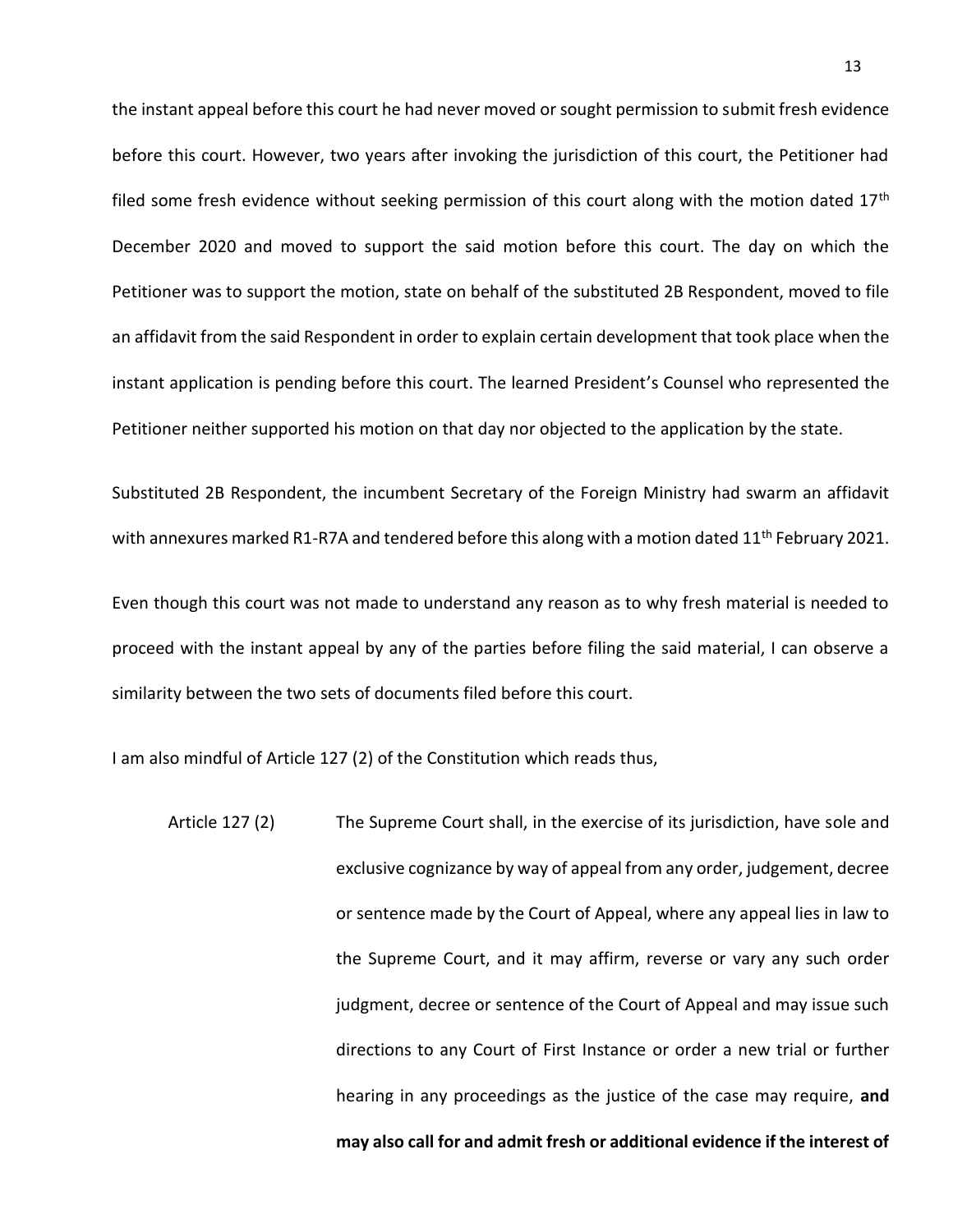**justice so demands** and may in such event, direct that such evidence be recorded by the Court of Appeal or any Court of First Instance. (emphasis added)

When the instant application was supported before this court on 17.02.2021, three years after it was filed in the registry, the said fresh material was available before the court and presumably, the parties had referred to the fresh material and would have influenced this court in granting Special Leave. In these circumstances it is in the interest of justice, that this court would consider the fresh material that was placed before court by both parties.

However, I am further mindful of the fact that it is the 2<sup>nd</sup> Respondent, the Secretary to the Ministry of Foreign Affairs, a responsible Public Servant, had filed an affidavit before this court informing the circumstances under which he issued 2R8 when the matter was originally supported before the Court of Appeal, and the learned Additional Solicitor General who represented the said Respondent before court had based his preliminary objection to the contents of the said affidavit.

Even though there is reference to several documents that was exchanged between the Ministry of Foreign Affairs, the Embassy of the United States and Department of State, Washington since 2<sup>nd</sup> July 2020, in the affidavit filed before this court by the 2B added Respondent, paragraph 9 of the said affidavit refers to a Note Verbal dated 2<sup>nd</sup> July 2020 as follows;

"9. I state that Note Verbal bearing No. L/POL/33 dated  $23<sup>rd</sup>$  October 2017, (by which the diplomatic immunity enjoyed by the Petitioner was waived) was, withdrawn by Note verbal bearing No. L/POL/33 (vii) dated 2<sup>nd</sup> July 2020, for the reasons contained therein. A certified copy of the Note verbal bearing No. L/POL/33 (VII) dated 2<sup>nd</sup> July 2020 is annexed hereto marked 2R3 and pleaded as part and parcel hereof."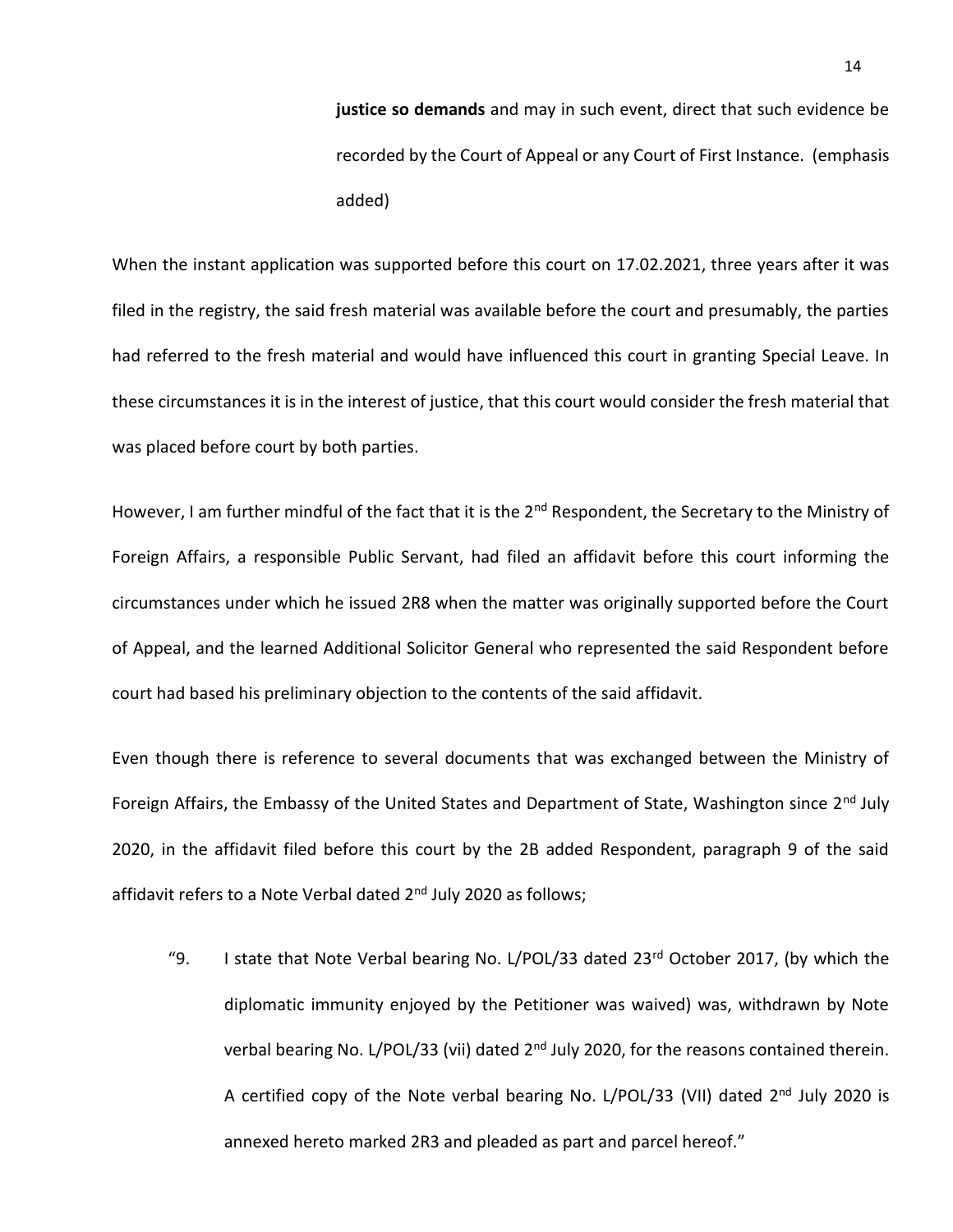The reasons for the withdrawal of Note Verbal dated 23<sup>rd</sup> October 2017 was explained in the second and third paragraphs of the Note Verbal dated 2<sup>nd</sup> July 2020 (2R3) as follows;

- 2. Although, the aforesaid Note Verbal appears to have been issued by the Ministry of Foreign relations on the basis that such instructions have been issues by Former President, His Excellency Maithripala Sirisena, the Presidential Secretariat and Ministry of Foreign Relations has been able to verify that no records are available in both offices to prove that Former President has issued such instructions.
- 3. Based on above mentioned observations, the Ministry of Foreign Relations is of the view that the said waiver is not legitimate and hence the aforesaid Note Verbal No. L/POL/33 dated 23rd October 2017 is withdrawn."

Even though the 2B added Respondent had not explained the circumstances under which a search was carried out, as to referred in paragraph two above, he has further, failed to inform this court when he is submitting an affidavit to consider as evidence before this court, whether he checked with the author of the previous affidavit, who said to have issued 2R8 (Note verbal dated 23<sup>rd</sup> October 2017) since the Court of Appeal had considered and acted upon his affidavit as evidence before the said court.

The Petitioner too had filed almost the same set of documents along with the motion dated  $17<sup>th</sup>$ December 2020 and therefore it is not necessary to consider the said documents separately in this judgment but, it appears to me that both the Petitioner as well as the 2A added Respondent are now disputing a factual position submitted before the Court of Appeal by the predecessor of the 2B added Respondent.

The Petitioner had originally gone before the Court of Appeal seeking orders in the nature of Writ of *Certiorari* and Writ of *Mandamus* and the nature of this application before the Supreme Court has not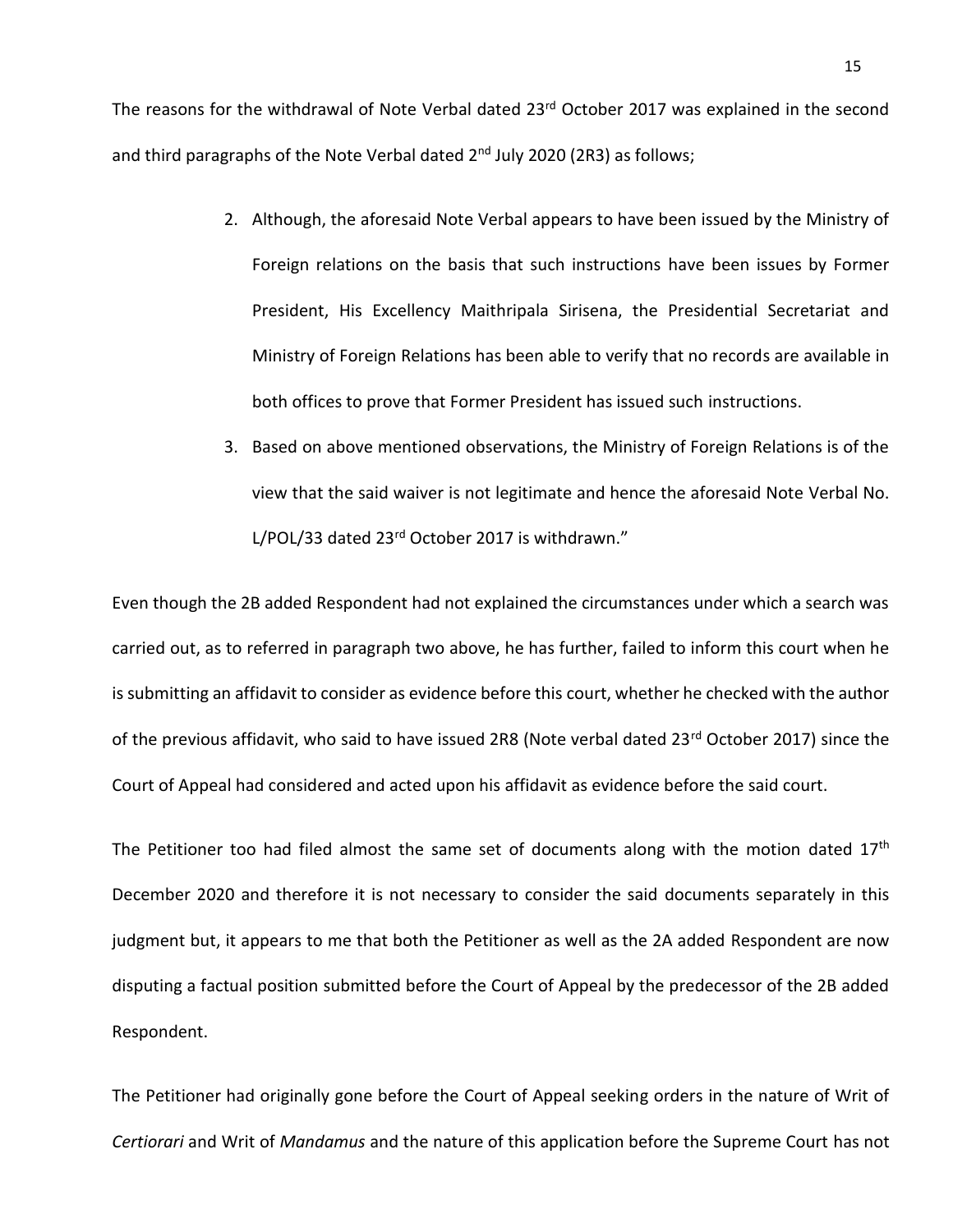changed even though the matter before this court is an appeal against the order of the Court of Appeal. In the Petition filed before this court, the Petitioner had sought the following relief among few other interim orders from this court.

- **b)** set aside the order of the Court of Appeal dated 29<sup>th</sup> March 2018 in case No.CA/Writ/416/2017;
- **d)** issue an order in the nature of a Writ of *Certiorari* quashing the decision of Respondents contained in the documents annexed marked "P12" to the Petitioner in Court of Appeal case No. CA/Writ/416/2017;
- **e)** Issue an order in the nature of Writ of *Mandamus* directing the 1st and/or 2nd Respondent to write to the Government of the United States of America, informing that the Portioner continue to enjoy all the diplomatic privileges and immunities in terms of Vienna Convention on Diplomatic Privileges and immunities respect of acts performed by him in exercise of his functions the America and United Mexican States;

When the major facts are in dispute the courts are reluctant to issue a Writ of *Mandamus* and this was considered by this Court in the case of *Dr. Puwanendan and Another Vs. Premasiri and two others* 

#### *(2009) Sri LR 107*

This is a case where the Petitioner had sought a Writ of *Mandamus* to compel the Registrar of Lands to remove an entry in the records of the Land Registry. Whilst affirming the decision of the Court of Appeal and also following a decision of the Court of Appeal in a similar matter, Thilakawardene (J) had observed as follows;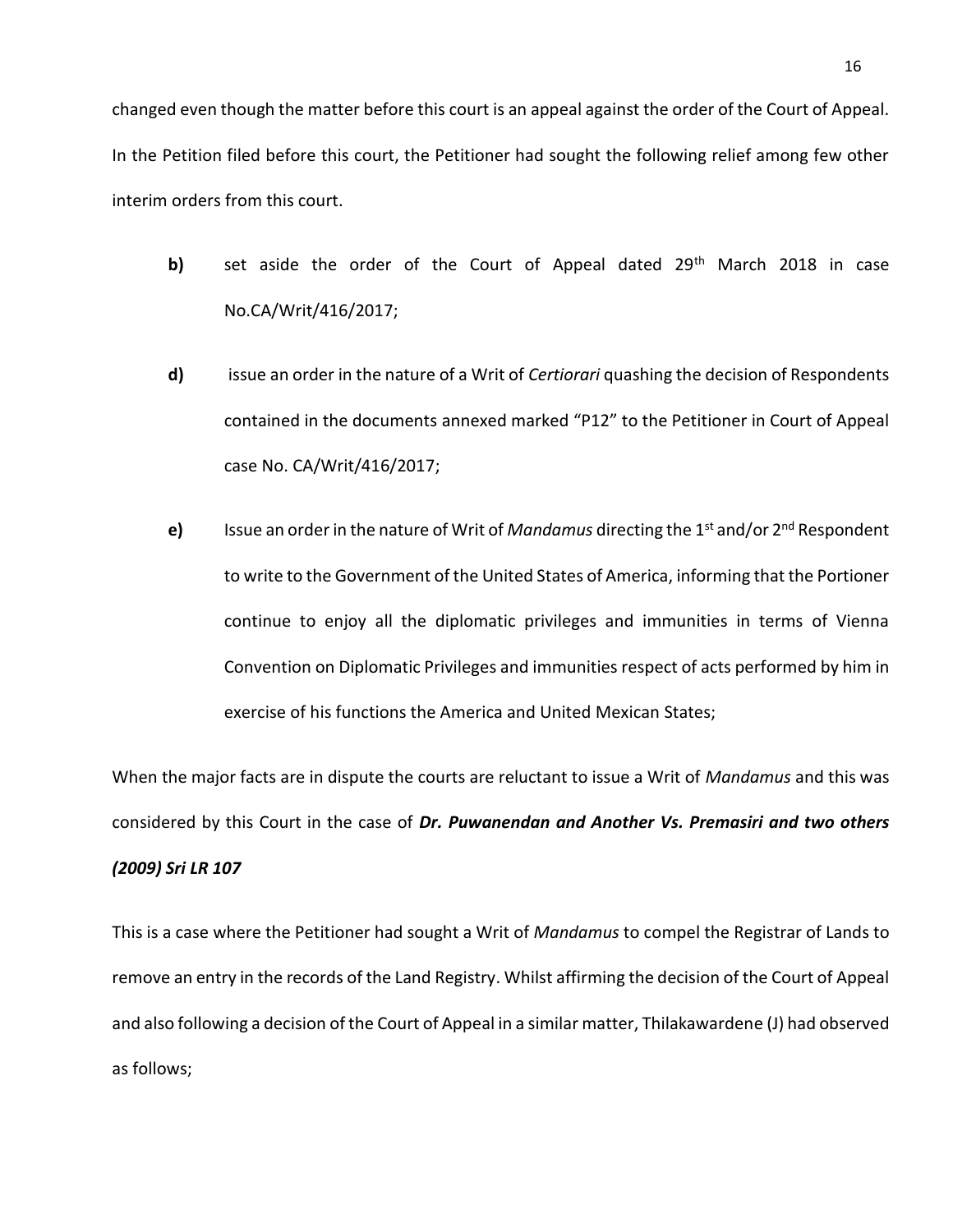........ "On 5<sup>th</sup> March 2008 the Court of Appeal by its judgment, dismissed the applications filed by the Appellant stating *inter-aila t*hat the Appellant's case was based on "disputed facts" and therefore the Court was not inclined issue such a Writ. Despite the significant evidence to support the Appellant's allegation, we believe this dismissal to have been legally correct.

The nature of the Writ of *Mandamus* was clearly articulated in the case of *Thajudeen Vs. Sri Lanka Tea Board and Another (1981) 2 Sri LR 471*. In Thajudeen, the Honorable Justice Ranasinghe, quoting de. Smith's Judicial Review of Administrative Action (4<sup>th</sup> ed) 540, 561 stated that,

'*Mandamus* has always been awarded as an extraordinary, residuary and supplementary remedy to be granted only when there is no other means of obtaining justice. Even though all other requirements for securing the remedy have been satisfied by the applicant, the court will decline to exercise its discretion in his favour if a specific alternative remedy equally convenient beneficial and effectual is available'

Thus, the Writ of *Mandamus* is principally a discretionary remedy a legal tool for the dispensation of justice, when no other remedy is available. Given the power of such a remedy the common law. Surrounding this remedy requires multiple conditions that must be met prior to the issuance of a writ by court. Only if (a) the major facts are not in dispute and the legal result of the facts are not subject to controversy and (b)…….."

By submitting an affidavit before this court 2B added Respondent had informed that, all his efforts to find any documentary proof with regard to any decision that was communicated from the Presidential Secretariat to the Ministry of Foreign Affairs was failed but he has not taken up the position that there was no such decision by His Excellency the President on or around 23.10.2017 to withdraw the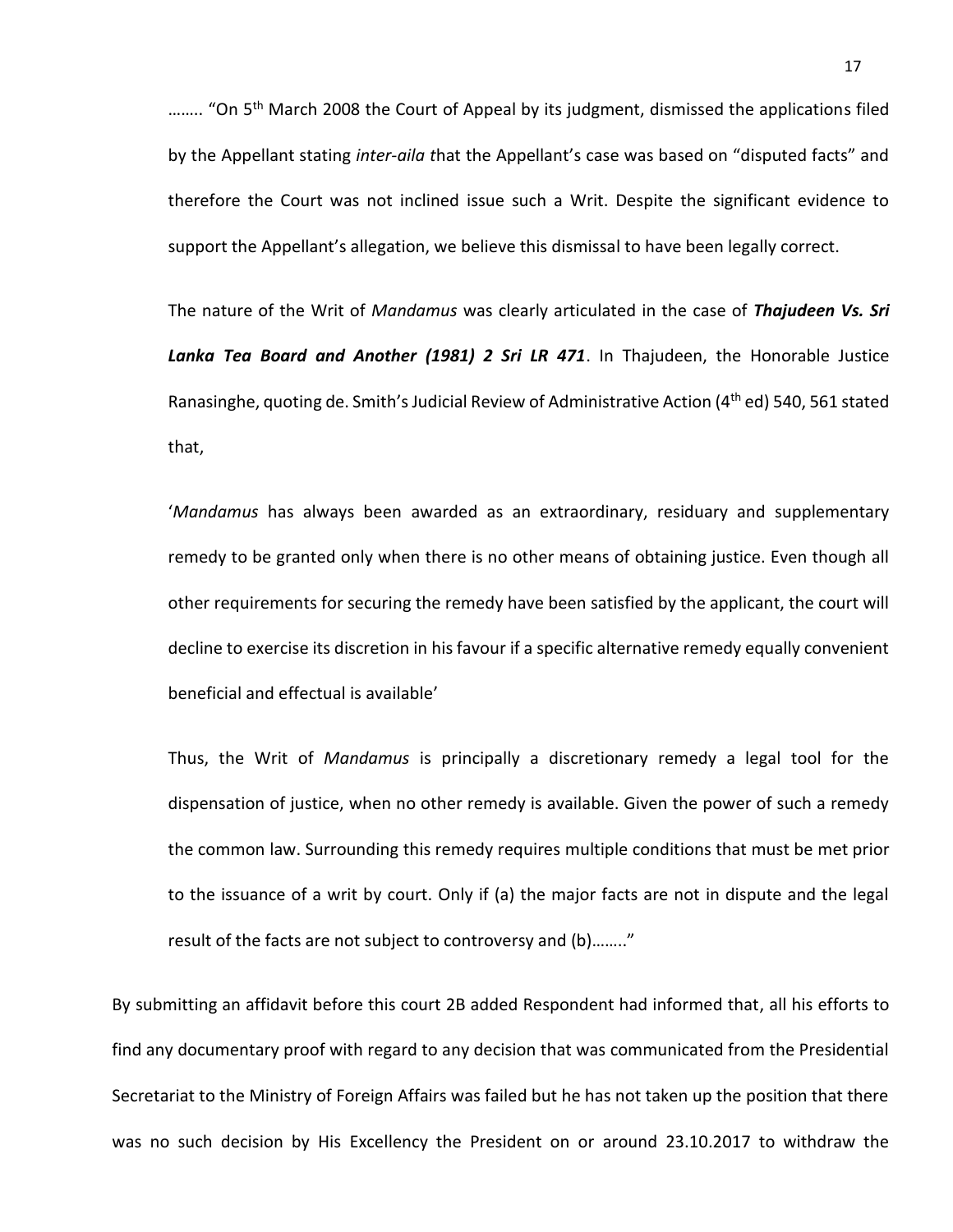Diplomatic immunity enjoyed by the Petitioner with regard to the official acts committed by him during his tenor as the Ambassador to the United States of America.

However, the affidavit filed before the Court of Appeal by the 2<sup>nd</sup> Respondent who said to have received such instruction and acted on the said instruction and communicated such instruction by Note Verbal dated 23.10.2017 was not rejected or denied by any authority before this court.

In the said circumstances, I am not inclined to consider granting any relief as prayed in paragraphs (b), (d) and (e) referred to above based on the fresh evidence placed before this court by both parties, since major facts with regard to the issues of Note Verbal dated 23<sup>rd</sup> October 2017 are disputed by the said evidence before this court.

When considering the main appeal that was filed before this court, it is further observed that the Court of Appeal had correctly allowed the preliminary objection raised by the state, based on the affidavit filed by the 2<sup>nd</sup> Respondent before the said court. The decision of the Court of Appeal was mainly based on Article 35 of the constitution.

During the arguments before this court, the learned President's Counsel who represented the Petitioner relied upon the decisions in *Reys Vs. Al-malki and Another (2017) UK SC 61, AC 735* and *Brigadier Andige Priyanka Indunil Fernando Vs. Majuran Sathananthan Case No. Co/1091/2020 and CO/1850/2020* decision of High Court of Justice Queen Bench division;

As observed by me both the above decisions refer to the diplomatic immunity enjoyed by diplomatic agent and how the domestic court should react to those in compliance with the convention.

However, I see no relevance of any one of those decisions to the instant case, since what was challenged before the Court of Appeal was the decision of the Sending state to waive the diplomatic immunity that